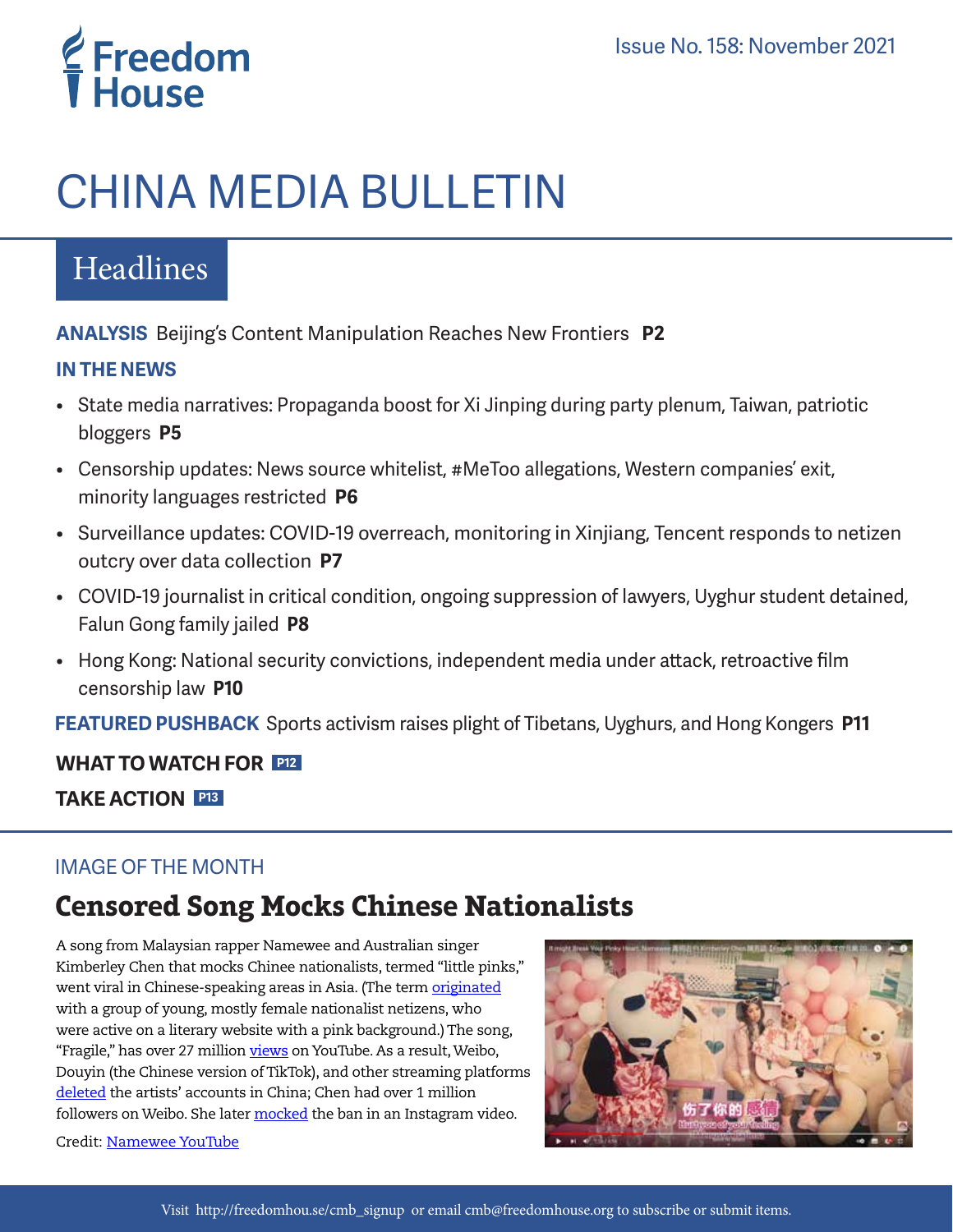# **Beijing's Content Manipulation Reaches New Frontiers** ANALYSIS

By Sarah Cook

Sarah Cook is the research director for China, Hong Kong, and Taiwan at Freedom House. This is the third in a series of [articles](https://thediplomat.com/2020/05/welcome-to-the-new-era-of-chinese-government-disinformation/) she has authored on evolving [disinformation](https://thediplomat.com/2021/03/beijing-is-getting-better-at-disinformation-on-global-social-media/) tactics emerging from China. This article was also published in The Diplomat on November 16, 2021.

#### **Through a combination of industrial scale and technological clout, the regime is increasing the reach of its influence operations.**

The Chinese Communist Party (CCP) has long sought to influence the media and information spaces in other countries, deploying a diverse set of [tools](https://freedomhouse.org/report/special-report/2020/beijings-global-megaphone) to achieve its aims. Yet for many years there was no significant evidence that China-linked actors were engaging in aggressive disinformation campaigns on global social media platforms like the one pursued by Moscow ahead of the 2016 US elections.

Since 2019, that picture has [changed.](https://thediplomat.com/2020/05/welcome-to-the-new-era-of-chinese-government-disinformation/) Multiple investigations and large-scale takedowns of inauthentic accounts have demonstrated that pro-Beijing forces are indeed carrying out a broad range of manipulative activities on global social media platforms. Moreover, they are constantly [adapting](https://thediplomat.com/2021/03/beijing-is-getting-better-at-disinformation-on-global-social-media/) their tactics to maximize efficacy.

A new set of investigations on the topic have been published over the past six months. Collectively, the findings point to an unparalleled scale of activity—surpassing even the Kremlin's—with important implications for global search results, mobile phone users worldwide, and domestic politics in the United States and elsewhere.

#### **Unmatched scale**

The sheer scale of China-linked information manipulation activities is remarkable. One [study](https://apnews.com/article/asia-pacific-china-europe-middle-east-government-and-politics-62b13895aa6665ae4d887dcc8d196dfc) from May by the Oxford Internet Institute and the Associated Press documented 26,879 Twitter accounts that amplified posts from Chinese diplomats or state media nearly 200,000 times before getting suspended by the platform for violating rules prohibiting manipulation. Importantly, these retweets, which appeared in many languages, made up a large proportion of all shares for official Chinese accounts. In the United Kingdom, for instance, more than half of the retweets of posts by then ambassador Liu Xiaoming came from apparently fake accounts that Twitter later suspended.

Similarly, according to Google's quarterly [reports](https://blog.google/threat-analysis-group/tag-bulletin-q1-2021/) of takedowns on YouTube, a total of 10,570 channels were removed for engaging in "coordinated influence operations linked to China" between January and September of this year, with between 682 and 2,946 channels removed each month. This is by far the largest set of takedowns. By comparison, only 192 channels and 12 website domains linked to Russia were removed from YouTube or the Google News feed during the same period.

YouTube appears to be a preferred platform for China-linked propaganda and disinformation campaigns, even if the Chinese official and state media presence on Twitter and Facebook garner more attention. Another investigation, this time by [ProPublica,](https://www.propublica.org/article/how-china-uses-youtube-and-twitter-to-spread-its-propaganda-version-of-life-for-uyghurs-in-xinjiang) found hundreds of videos in which seemingly ordinary Uyghurs claimed—in almost identical language—that they had seen statements "on the internet" by former US secretary of state Mike Pompeo about severe rights violations in Xinjiang, but that this is "nonsense." The investigation found that many of the videos had been posted in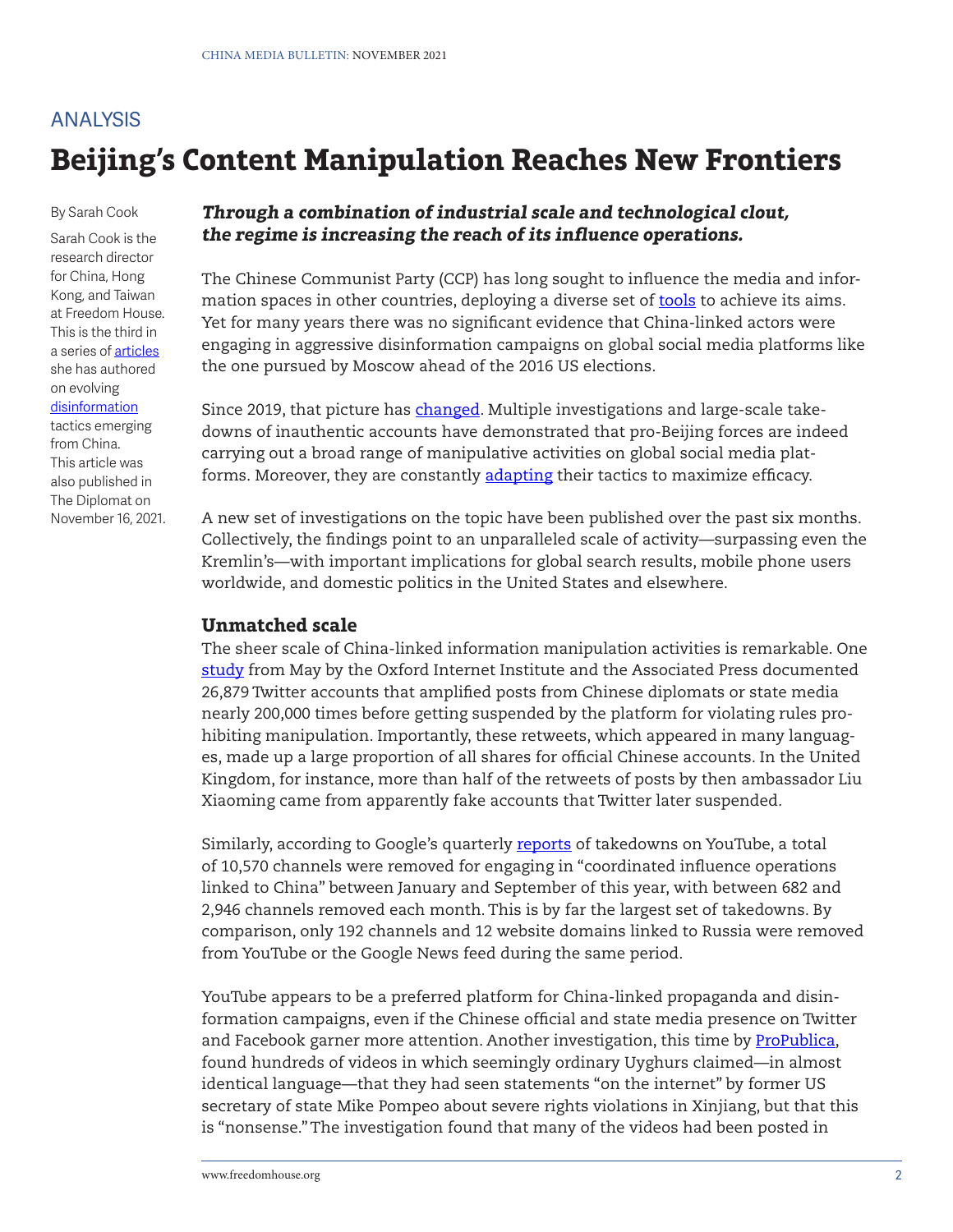coordinated time frames, and the subject of one video said by phone that it had been produced by local propaganda authorities. At the time of the investigation's publication in June, the authors reported that "new videos are being uploaded … nearly every day" to an intermediary platform. They were then posted to YouTube, where they had garnered over 480,000 views.

The persistence of these efforts is considerable, with the China-linked producers constantly renewing the supply of content even as global platforms remove accounts and channels that are identified as inauthentic. They can add a false veneer of public support to Chinese diplomatic statements, and as noted by the Associated Press [report](https://apnews.com/article/asia-pacific-china-europe-middle-east-government-and-politics-62b13895aa6665ae4d887dcc8d196dfc), they effectively "distort platform algorithms, which are designed to boost the distribution of popular posts, potentially exposing more genuine users to Chinese government propaganda."

An October 5 article by experts at the [German Marshall Fund](https://securingdemocracy.gmfus.org/data-void-china-covid-disinformation/) explores this phenomenon in greater detail, explaining how manipulation enables state media reporting and other pro-Beijing content to fill information vacuums and enhance performance in search results. The authors found that thanks to the regular drumbeat of Chinese state media and other official accounts promoting the conspiracy theory that COVID-19 originated in a lab at Maryland's Fort Detrick, Google News and Bing News results in August and September for "Fort Detrick" were dominated by outlets like China Global Television Network and Global Times rather than more reputable sources that debunked the theory.

Searches conducted by Freedom House last week yielded similar findings. Four of the top five results for "Fort Detrick" on YouTube were either Chinese state media reports or lower-profile outlets that cited Chinese government calls for an investigation of the lab. Five of the top 10 search results for "Xinjiang" were Chinese state media or vloggers who supported official viewpoints, though they ranked lower than news reports by independent outlets that documented rights abuses or cultural destruction.

#### **Expanding to new topics**

When most readers and even expert China watchers think of the regime's priority topics for foreign manipulation, those that typically come to mind include the origins of COVID-19, conditions in Xinjiang, the 1989 Tiananmen Square massacre, Tibet, Taiwan, Hong Kong, Falun Gong, and the image of top leaders like Xi Jinping.

But a review of recent research findings points to a much wider and deeper array of targets. According to Google, although the YouTube channels engaged in China-linked influence operations featured much "spammy" content in Chinese about music, entertainment, and lifestyle, they also contained subsets of content in Chinese and English about ["criticism of the US response to the COVID-19 pandemic](https://blog.google/threat-analysis-group/tag-bulletin-q2-2021/)," "growing US political [divisions,](https://blog.google/threat-analysis-group/tag-bulletin-q1-2021/)" [the US COVID-19 vaccine rollout](https://blog.google/threat-analysis-group/tag-bulletin-q1-2021/)," and ["social issues in the US](https://blog.google/threat-analysis-group/tag-bulletin-q3-2021/)."

Another campaign exposed by FireEye and Google in **September** included posts from fake accounts that encouraged people in the United States to participate in protests, either related to COVID-19 or anti-Asian racism. While there were no indications that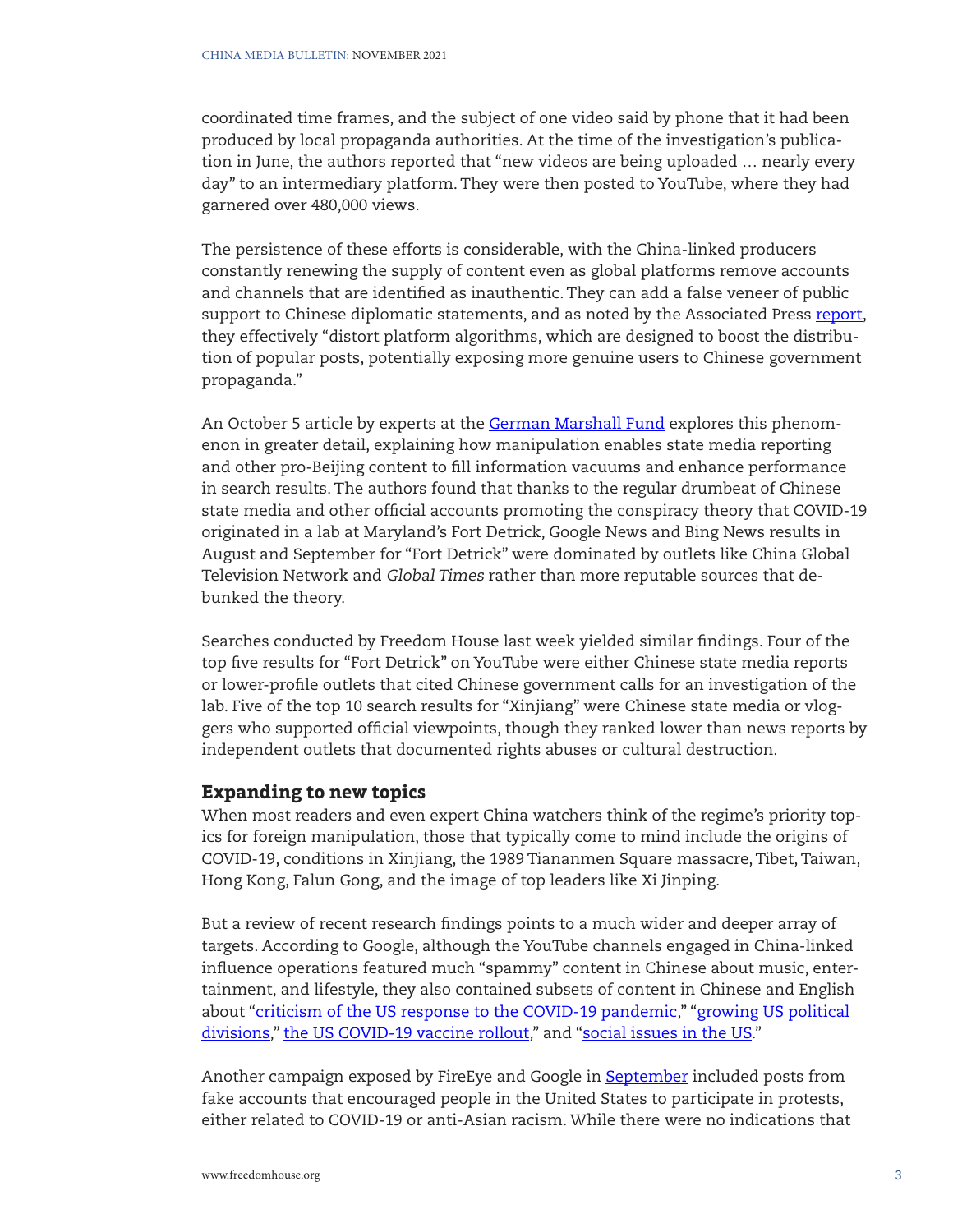anyone responded to those calls, the attempt signifies a new level of [brazenness](https://chinadigitaltimes.net/2021/09/suspected-chinese-state-affiliated-online-influence-campaign-urged-real-world-protests-in-u-s/) in Beijing's efforts to influence domestic politics in the United States.

Even more expansive is a list of censored keywords that was identified by a Lithuanian cybersecurity unit on Xiaomi phones sold outside China. The phones were found to periodically download new lists of banned terms from a server in Singapore that could trigger filters in the phone's browser and music apps. The function appears to be dis-abled in the ["European Union Region,](https://www.nksc.lt/doc/en/analysis/2021-08-23_5G-CN-analysis_env3.pdf)" but it could be "activated remotely by the manufacturer" and may be functional in other parts of the world. The researchers found that the list had grown from 449 Chinese-only terms in [April 2021](https://www.nksc.lt/doc/en/analysis/2021-08-23_5G-CN-analysis_env3.pdf) to 1,376 terms in [Septem](https://www.nksc.lt/doc/en/analysis/2021-09-27_Amendment-EN-full.pdf)[ber,](https://www.nksc.lt/doc/en/analysis/2021-09-27_Amendment-EN-full.pdf) including over 300 terms in English. The list is a hodgepodge of terms related to sex and pornography, words that one might expect the CCP to scrutinize (June 4, Tibet, Xinjiang, Falun Gong, Chinese leaders' names), and a variety of much more general entries.

In English, these include "freedom," "human rights," "democracy," and "election," as well as "Hindus," "Pakistani," and "Islamic." The more extensive Chinese list covers various Chinese activists now in exile—Liu Xia, Chen Guangcheng, and Ai Weiwei—as well as others who are jailed in China, like lawyer Gao Zhisheng, who has been disappeared in police custody for over three years. It also includes a long roster of media outlets that could be perceived as rivals to state outlets and sources of alternative or critical viewpoints in Chinese—Voice of America, Sing Tao, Ming Pao, Apple Daily, Boxun, and Sound of Hope, among others.

The Chinese list notably includes the names of Xiaomi's tech competitors—Samsung, Motorola, and Huawei—and various words linked to North Korea, Hamas, Christianity (including the Chinese characters for "Jesus" and "Gospel"), and the Green Party. A fully activated version of these lists would restrict users' access to a huge swath of content, particularly if they are Chinese speakers. The discovery is one of the most concrete examples of how China-based companies that supply mobile devices, applications, and other key nodes of information-sharing infrastructure in foreign countries can enforce the CCP's censorship regime far beyond the confines of the Great Firewall in China.

#### **A difficult year ahead**

It is China's industrial power that sets the CCP apart from other authoritarian regimes with respect to their impact on global information flows. Alongside the constantly adapting inauthentic campaigns on social media platforms owned by US companies, each month brings new examples of how China-based firms like [Xiaomi,](https://arstechnica.com/information-technology/2021/09/security-audit-raises-severe-warnings-on-chinese-smartphone-models/) [Huawei,](https://www.top10vpn.com/research/huawei-china-surveillance-state/) or [StarTimes](https://chinaafricaproject.com/2021/10/13/chinese-owned-african-pay-tv-giant-startimes-launches-new-propaganda-show/) are infusing their technology exports with propaganda, selective censorship, or surveillance capabilities.

The pressure on these companies to support the CCP line is likely to increase in the coming year, as Beijing hosts its second Olympics amid calls for a boycott, regulators impose a crackdown to bring the Chinese tech sector under tighter supervision, and Xi Jinping prepares to begin an unprecedented third term as CCP leader next November. It is therefore all the more important that foreign governments, tech platforms, journalists, and independent investigators maintain their vigilance and work to detect, expose, and when possible, neutralize manipulation campaigns.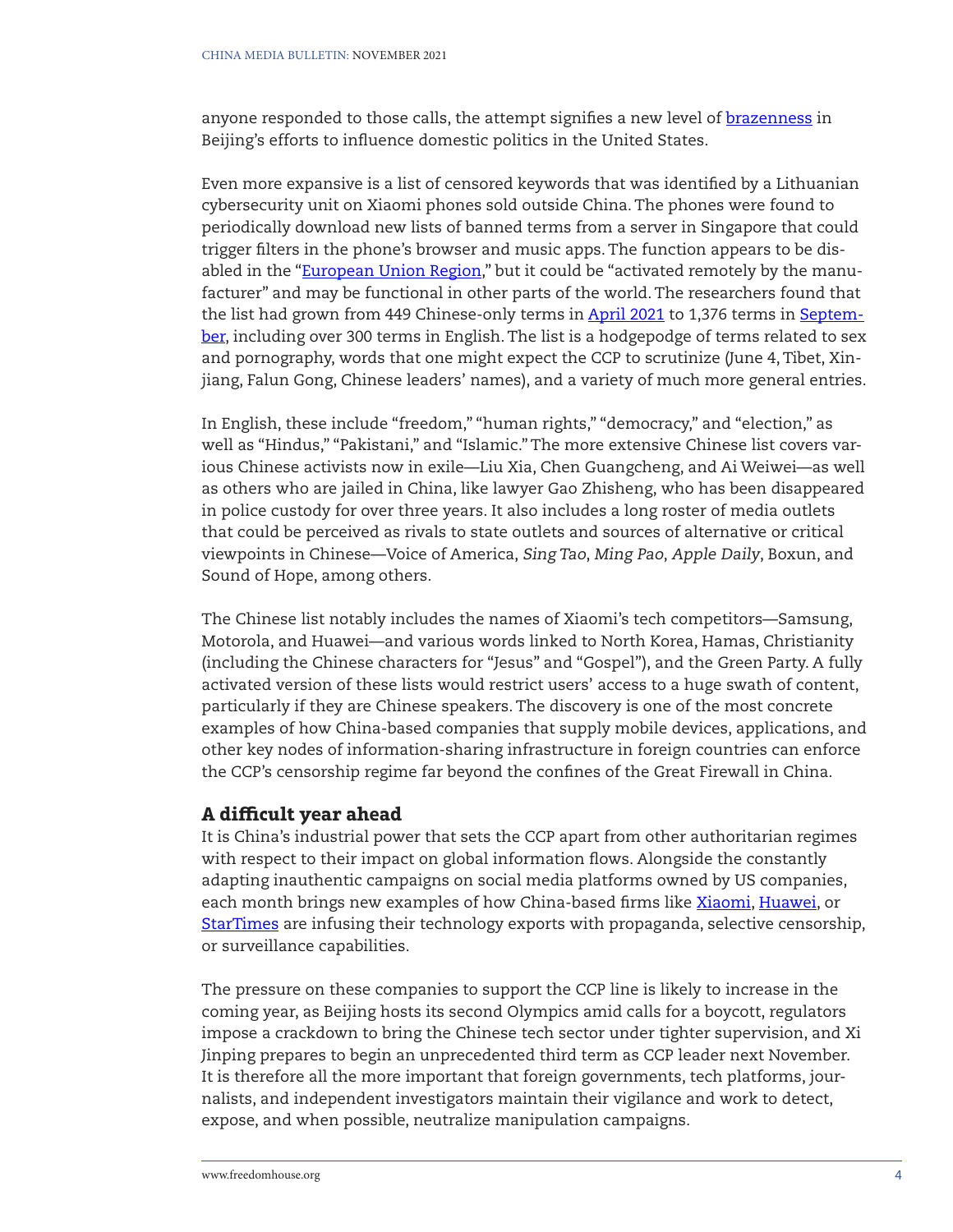## **IN THE NEWS Media narratives: Propaganda boost for Xi Jinping during party plenum, Taiwan, patriotic bloggers**

- **• State media boosts Xi Jinping during high-level CCP meeting:** State [propaganda](http://www.news.cn/politics/leaders/2021-11/06/c_1128036779.htm) [sur](http://paper.people.com.cn/rmrb/html/2021-11/01/nw.D110000renmrb_20211101_4-01.htm)[rounding](http://paper.people.com.cn/rmrb/html/2021-11/01/nw.D110000renmrb_20211101_4-01.htm) a major Chinese Communist Party (CCP) meeting that ran from November 8-11 devoted significant attention to boosting Xi Jinping's achievements at the helm of the party. A recent study found that Xi has [deployed](https://www.tandfonline.com/doi/full/10.1080/10670564.2021.1893555) more propaganda, especially in the CCP mouthpiece People's Daily, to praise his leadership than any leader since Mao Zedong. The propaganda boost is likely meant to fend off potential criticism over his handling of the COVID-19 pandemic or deteriorating US-China relations, and to [strengthen](https://www.nytimes.com/2021/11/07/world/asia/china-xi-jinping.html) his likely appointment to a third term as head of the CCP next year. At the conclusion of the meeting, the party [adopted](http://www.news.cn/english/2021-11/11/c_1310305166.htm) a rare "third historical resolution." Such resolutions had only been adopted in 1945 by Mao, and in 1981 by Deng Xiaoping, and Xi is [invoking](https://www.cnn.com/2021/11/08/china/sixth-plenum-preview-mic-intl-hnk/index.html) history to cement his position alongside Mao and Deng as a CCP leader of historic stature. In some ways, he may be attempting to [overshadow](https://chinamediaproject.org/2021/11/08/deciding-history-sealing-the-future/) them by emphasizing his modern achievements. Xi also recently announced a new political [concept](https://www.neican.org/p/to-firmly-drive-common-prosperity) of "common prosperity" in a speech which was released in an October 15 article in the CCP flagship journal Qiushi. The concept refers to ensuring basic public services for the entire population by 2035—further [signaling](https://asia.nikkei.com/Editor-s-Picks/China-up-close/Analysis-Xi-Jinping-s-plan-to-rule-for-life-is-coming-together) that Xi intends to retain his political grip on the country for decades.
- **• Regional channels told to showcase CCP achievements:** On October 29, the CCP central propaganda department and State Administration of Radio, Film and Television (SARFT) [ordered](https://www.rfa.org/english/news/china/broadcast-10292021115517.html) four provincial satellite broadcasters to reduce entertainment content and "star-chasing," and [instead](http://www.news.cn/politics/2021-10/29/c_1128009277.htm) promote socialism and issues related to Xi Jinping's "new era."
- **• Propaganda about Taiwan leads to netizen rumors of war:** China has reacted fiercely in the past month to [democratic](https://www.reuters.com/business/aerospace-defense/french-senators-visit-taiwan-amid-soaring-china-tensions-2021-10-05/) [countries](https://www.state.gov/supporting-taiwans-participation-in-the-un-system/) [and](https://www.politico.eu/article/joseph-wu-taiwan-brussels-beijing-czech-republic-slovakia-diplomacy/) the [European Union](https://apnews.com/article/europe-china-taiwan-european-union-tsai-ing-wen-7d3646b91187590f4edc34b4b3ea5d10)'s increased efforts to support Taiwan following Beijing's military *incursions* into the island's airspace around the PRC's October 1 national day. Led by the Ministry of Foreign Affairs, statements have denounced the US secretary of state and French senators as ["malicious,](https://www.thepaper.cn/newsDetail_forward_15096080)" and ["selfish.](https://www.fmprc.gov.cn/web/fyrbt_673021/t1913231.shtml)" Many of the statements have [included](https://www.fmprc.gov.cn/web/fyrbt_673021/t1917197.shtml) threats, including that China "will take all necessary measures" to prevent Taiwanese independence. After weeks of saber-rattling rhetoric, Chinese netizens [interpreted](https://www.bloomberg.com/news/articles/2021-11-03/china-moves-to-quash-online-rumors-that-taiwan-war-is-looming) government recommendations that people stockpile supplies due to COVID-19 supply chain issues as a sign that war with Taiwan was imminent. The rumors led the military to [rebut](https://www.bloomberg.com/news/articles/2021-11-03/china-moves-to-quash-online-rumors-that-taiwan-war-is-looming) the news as false.
- **• Nationalist netizen voices online:** An October 21 [report](https://www.bbc.com/news/world-asia-china-58922011) profiled ziganwu, or progovernment Chinese netizens who spread propaganda for free, as compared to the wumao, who supposedly get paid. While the ziganwu have been [around](https://globalvoices.org/2015/06/15/local-chinese-authorities-use-internet-slang-ziganwu-in-their-propaganda-recruitment/) for years, recently, nationalistic [Chinese](https://www.bbc.com/news/world-asia-54987675) online users have been active in attacking *Chinese* [individuals](https://www.cnn.com/2021/04/19/china/china-feminists-silenced-intl-hnk-dst/index.html) who appear to have connections to people in the US and Europe; mean-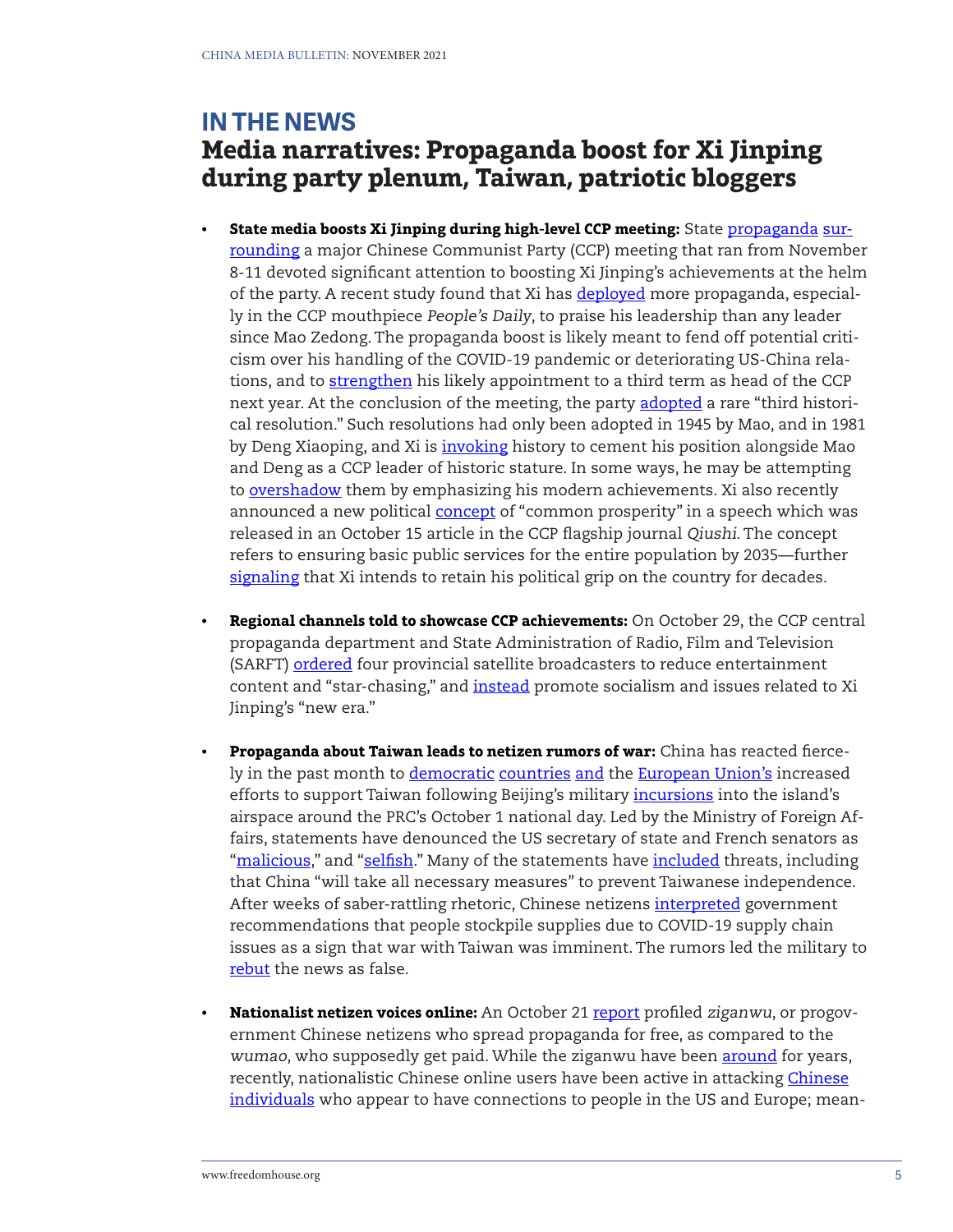while, "wolf warrior artists" have been [creating](https://www.whatsonweibo.com/digital-art-or-visual-propaganda-chinas-new-wave-of-online-political-satire) art to promote Chinese foreign policy attacks on democratic countries perceived as ideological rivals. While these influencers are largely unpaid and operate separately from the CCP's propaganda department, not all nationalistic social media engagement is organic; the state boosts nationalistic posts while censoring dissenting views. Recent research has also delved into the private internet companies hired to run official social media accounts [inside](https://www.chinafile.com/reporting-opinion/features/message-control-china) and [outside](https://chinatalk.substack.com/p/selling-chinas-story-how-the-chinese) China to "manage public opinion." This warped information environment alongside the divergent views of netizens likely contributed to the results of a [November 1 poll](https://uscnpm.org/the-pulse/) of Chinese individuals, where 78 percent responded they believed China is viewed "very favorably" or "favorably" internationally. Most polls show [growing](https://www.pewresearch.org/global/2020/10/06/unfavorable-views-of-china-reach-historic-highs-in-many-countries/) [unfavorable](https://afrobarometer.org/sites/default/files/publications/Dispatches/ad407-chinas_perceived_influence_in_africa_decreases-afrobarometer_dispatch-14nov20.pdf) [views](https://www.pewresearch.org/global/2020/05/12/in-taiwan-views-of-mainland-china-mostly-negative/) of China in countries around the world.

## **Censorship updates: News source whitelist, #MeToo allegations, Western companies' exit, minority languages restricted**

- **• Regulators tighten news circulation, private investment in media:** On October 20, the Cyberspace Administration of China (CAC) [released](https://www.reuters.com/world/china/china-updates-official-news-sources-list-tightening-information-oversight-2021-10-20/) an update of its 2016 Internet News Information Source List—a comprehensive list of the now 1,356 authorized news outlets that can be republished by internet news services, which themselves are barred from producing their own reporting. The updated list continues to  $ex$ [clude](https://chinamediaproject.org/2021/10/21/china-updates-rules-on-reposting-news/) international media, but also [removed](https://www.scmp.com/news/china/politics/article/3153389/chinas-expanded-news-source-list-signals-tighter-media-control) Caixin, a widely respected business publication with a reputation for investigative journalism, and added the WeChat and Weibo accounts of state media or government agencies. Although experts do not believe the move will impact Caixin's finances or daily operations in the short term—given that it operates behind a paywall, it represents a [warning](https://www.ft.com/content/3f6575a5-048c-411d-8103-162d4b27fcbb) to Caixin's editors and could presage future difficulties for the outlet. In another move to [tight](https://cpj.org/2021/10/china-to-ban-private-investment-in-the-nations-news-industry/)[en control](https://cpj.org/2021/10/china-to-ban-private-investment-in-the-nations-news-industry/) over the media, China's top economic regulator released a [draft regula](https://www.ndrc.gov.cn/yjzxDownload/sczrfmqd2021.pdf)[tion](https://www.ndrc.gov.cn/yjzxDownload/sczrfmqd2021.pdf) on October 8 that would prohibit private [investment](https://www.globaltimes.cn/page/202110/1235829.shtml) in the media, including news gathering, establishment or operation of news organizations, and live radio or television broadcasting. It will likely go in effect later this year.
- **• #MeToo allegations against top official prompt censorship scramble:** On November 2, tennis star Peng Shuai [posted](https://www.nytimes.com/2021/11/03/world/asia/china-metoo-peng-shuai-zhang-gaoli.html) an essay on Weibo detailing allegations that Zhang Gaoli, the former vice premier and one-time member of the Chinese Communist Party (CCP) Politburo Standing Committee, had sexually assaulted her at one point during an intermittent affair between them that took place over several years. Weibo quickly **deleted** her post and censored discussion of the case, as did social media apps WeChat and Douban. The platforms banned words such as "tennis" and "eating melons" (a reference to gossip), prompting netizens to turn to the creative use of homophones, allusions, and other substitutions to discuss the case. While Peng's post was only shared 1,000 times in the 34 minutes it was online, after it was deleted it was searched for 6.7 million times. The censorship of Peng's case contrasts with other [recent](https://www.nytimes.com/2021/03/29/business/china-metoo-local-corruption.html) [sexual](https://variety.com/2021/global/news/kris-wu-alibaba-metoo-china-1235043258/) assault allegations that were less politically threatening to the CCP, and permitted to circulate.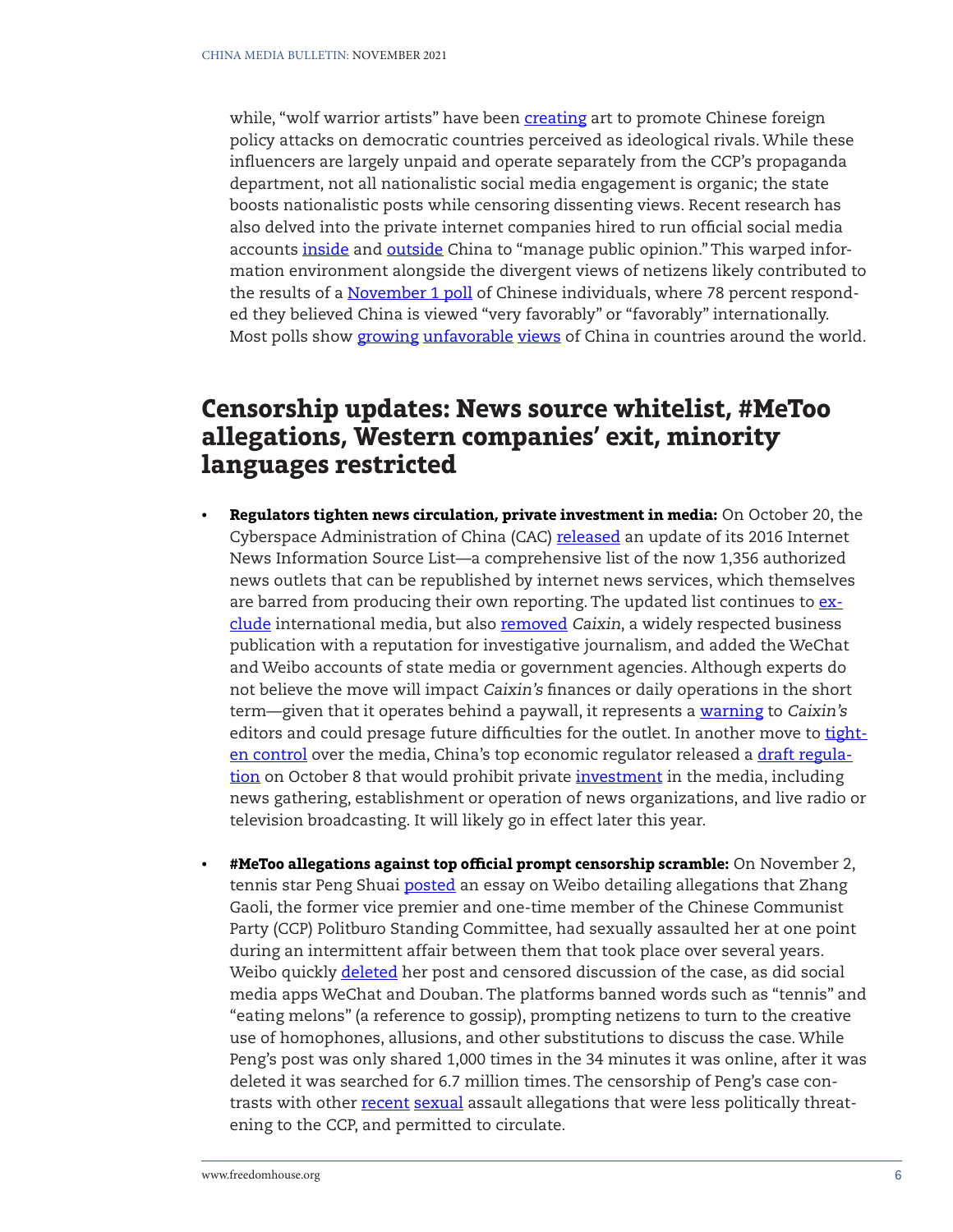- **• New data regulations prompt more US tech companies to exit China:** Starting mid-Oc-tober, Microsoft's [LinkedIn](https://chinamediaproject.org/2021/10/18/china-linkedout/), [Yahoo,](https://www.axios.com/yahoo-shut-down-services-china-68cecdf5-fe79-4e89-93eb-5f10b071dddc.html) and [Epic Games](https://www.nbclosangeles.com/news/business/money-report/fortnite-to-shut-down-in-china-as-beijing-intensifies-video-game-crackdown/2743221/) (which operates the Chinese version of Fortnite in conjunction with Tencent) announced that they would shut down services in China, with some citing the challenging business environment. These moves come as China began to *implement* the new Personal Information Protection Law (PIPL) on November 1; the law includes broad provisions and stress-es the role of national security in data protection. [New draft rules](https://www.caixinglobal.com/2021-10-30/china-tightens-scrutiny-of-outbound-data-transfers-101793688.html) on outbound data transfers announced the weekend before have also increased compliance concerns for overseas-listed tech companies. New regulations—in combination with ongoing efforts to indigenize and control technology services—appear to be making it increasingly difficult for the few remaining foreign-owned tech companies to op-erate in China. Those that remain, like [Apple](https://applecensorship.com/wp-content/uploads/2021/11/AppleCensorships-Censored-on-the-App-Store-Digital-Spreads.pdf), continue to [censor](https://www.bbc.com/news/technology-58921230) content and apps available to users on behalf of authorities.
- **• Minority languages banned on video-streaming site, language learning app:** On October 29, the language learning app Talkmate **[announced](https://chinadigitaltimes.net/2021/11/language-learning-app-emphasizing-linguistic-diversity-deletes-tibetan-and-uyghur-languages/)** that Tibetan and Uyghur courses would be indefinitely removed due to "government policies." Around the same time, foreign researchers [reported](https://twitter.com/Nrg8000/status/1455120347733188615) that Tibetan and Uyghur scripts had been removed from the online streaming platform Bilibili. The online language bans appear to be in line with a wider [shift](https://www.voanews.com/a/china-steps-up-assimilation-of-ethnic-minorities-by-banning-languages-in-schools-/6281558.html) toward increasingly assimilationist language policies from the central government.

# **Surveillance updates: COVID-19 overreach, monitoring in Xinjiang, Tencent responds to netizen outcry over data collection**

- **• Concern about COVID-19 surveillance:** As China continues to pursue a "zero-COVID-19" policy, a resurgence of cases and lockdowns has [sparked](https://news.sina.com.cn/c/2021-10-29/doc-iktzscyy2527705.shtml) [debate](https://www.reuters.com/article/us-health-coronavirus-china-idAFKBN2HI0KB) about the [policy](https://www.npr.org/sections/goatsandsoda/2021/11/05/1052811962/one-chinese-town-has-started-a-fiery-online-debate-about-chinas-zero-covid-polic) and [complaints](https://www.scmp.com/news/china/politics/article/3154625/coronavirus-beijing-residents-get-apology-after-travel-curbs) about the extensive surveillance and quarantines used to enforce it. Beginning November 2, over 82,000 residents in Chengdu [re](https://www.scmp.com/news/china/politics/article/3155068/company-time-and-space-chinas-coronavirus-tracing-meets-big)[ceived](https://www.scmp.com/news/china/politics/article/3155068/company-time-and-space-chinas-coronavirus-tracing-meets-big) phone messages saying they had been marked as ["time-space companions"](https://m.bjnews.com.cn/detail/163611285314455.html) after GPS data on their phones [indicated](https://www.bloomberg.com/news/articles/2021-11-08/people-you-don-t-know-and-can-t-see-are-close-contacts-in-china) they had come within a 800 meter radius, or nearly 1 kilometer, with an infected person for longer than 10 minutes within the last 14 days. The phrase "time space companion" become a popular search result on the Chinese search engine Baidu, and some complained that the phrase romanticizes surveillance. Some human rights activists have [reported](https://www.thestandnews.com/china/%E5%A4%9A%E4%BD%8D%E5%85%A7%E5%9C%B0%E7%B6%AD%E6%AC%8A%E4%BA%BA%E5%A3%AB%E5%81%A5%E5%BA%B7%E7%A2%BC%E7%AA%81%E8%AE%8A%E7%B4%85%E7%A8%8B%E5%BC%8F%E7%95%B0%E5%B8%B8-%E8%A2%AB%E7%A6%81%E8%B5%B4%E5%8C%97%E4%BA%AC%E4%B8%8A%E6%B5%B7) that their health QR codes recently turned red for unknown reasons, barring them from travel or accessing public services. China is likely to continue its zero-COVID-19 policies ahead of the Olympics, which open February 4.
- **• Xinjiang technology-enabled repression here to stay:** An October 19 report by the Australia Strategic Policy Institute (ASPI) examined the [governance mechanisms](https://www.aspi.org.au/report/architecture-repression) of the party-state in Xinjiang between 2014 and 2021, and found that Mao-style mass political campaigns had taken place in coordination with a [predictive policing](https://www.theguardian.com/world/2021/oct/19/china-predictive-policing-surveillance-uyghurs-report)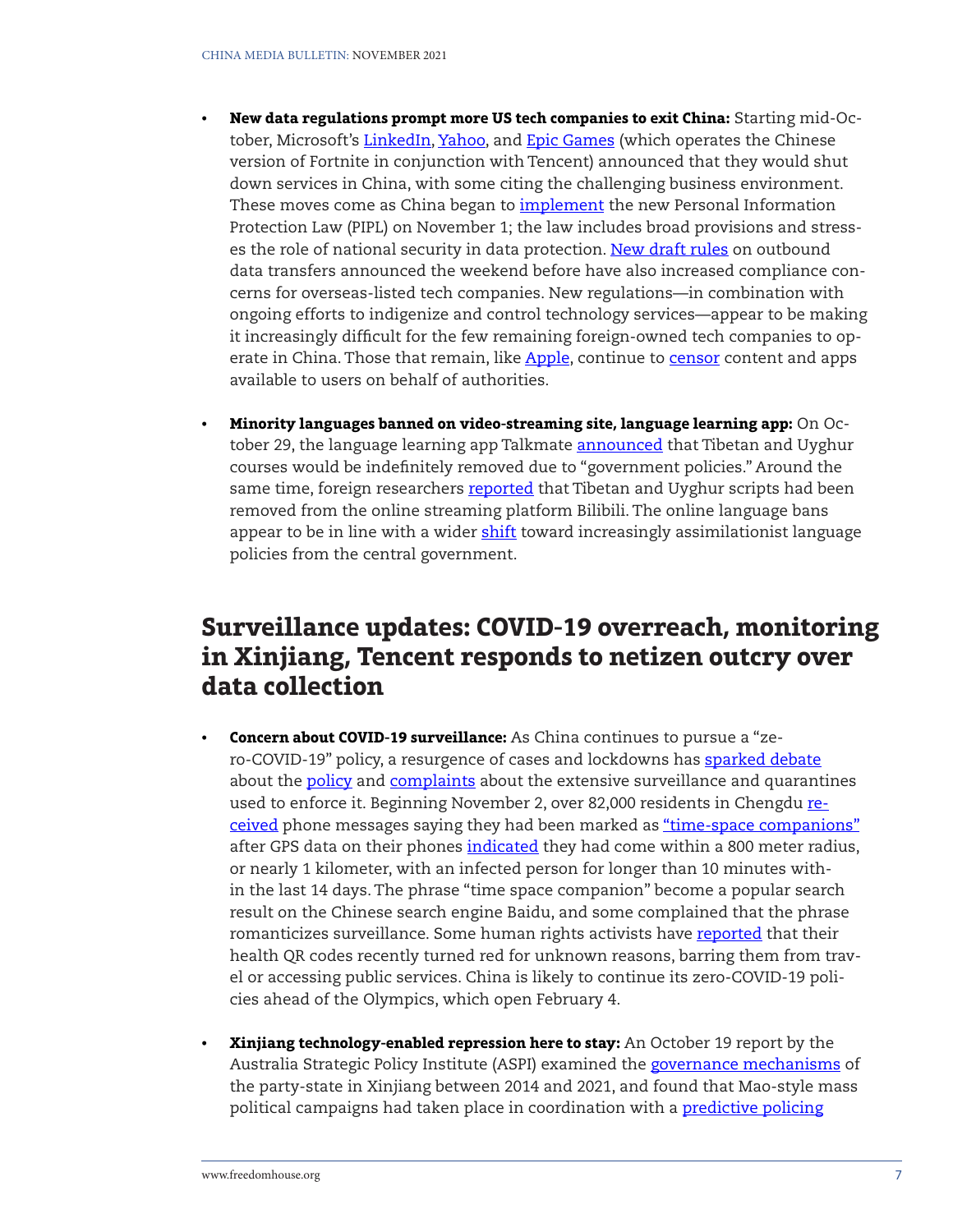system—underlining both the longevity and scope of technology-based repression in Xinjiang. It was only the latest [evidence](https://foreignpolicy.com/2021/11/01/xinjiang-china-uyghur-camps/) of the CCP's reliance on intensive propaganda and indoctrination, ubiquitous surveillance, population control, and coercive labor programs in Xinjiang. A book [released](https://globalreports.columbia.edu/books/in-the-camps/) October 12 examined US tech firms' [complicity](https://www.technologyreview.com/2021/10/11/1036582/darren-byler-xinjiang-china-uyghur-surveillance/) in enabling human rights violations in the region, through their purchases of Chinese firms' technology involved in racialized surveillance in Xinjiang. Such purchases have accelerated after the outbreak of the coronavirus pandemic and despite US controls: the rules only prohibit US firms from selling to such companies, but not buying from them.

- **• Netizen pushback on apps over data collection concerns:** Following a viral online discussion about popular apps accessing users' photo libraries, Tencent-owned WeChat [promised](https://www.protocol.com/china/china-apps-surveillance-wechat) that it would stop accessing users photos. The backlash began after a viral Weibo [post](https://weibo.com/2480678791/KBLLsdRNW) from a technology blogger discussed how WeChat, QQ, and Alibaba-owned Taobao frequently accessed iPhone users' photo albums even when those apps were not in use. A related hashtag had more than 200 million views, and over 94 percent of 30,000 respondents to a survey said they are not comfortable with apps reading their photo libraries. The revelations and the recently enacted Personal Information Protection Law (PIPL) led to [several](https://finance.eastmoney.com/a/202111102176930735.html) [media](http://www.stdaily.com/index/kejixinwen/2021-11/03/content_1229662.shtml) and [netizen](https://chinadigitaltimes.net/chinese/672057.html) [inves](https://m.mp.oeeee.com/a/BAAFRD000020211013612211.html)[tigations](https://m.mp.oeeee.com/a/BAAFRD000020211013612211.html) into other apps frequently accessing users' location data, including food delivery service Meituan, Alipay, and the Agricultural Bank of China. To date only WeChat has responded to user complaints.
- **• Tencent establishes new privacy oversight committee** Tencent was the first big tech company to **announce** that it will establish an independent privacy oversight committee to comply with PIPL, which came into effect on November 1. The law's actual requirements are vague, and legal experts have **questioned** whether such bodies will be sufficiently independent from the companies they are meant to police.

## **COVID-19 journalist in critical condition, ongoing suppression of lawyers, Uyghur student detained, Falun Gong family jailed**

**• Jailed COVID-19 journalist in critical condition; man detained over virus meme:** Citizen journalist Zhang Zhan, who is serving a four-year prison sentence for reporting from Wuhan about the pandemic in early 2020, may be close to death, [according](https://twitter.com/Jeffreychang81/status/1454379245048795140) to her family. Zhang [has been](https://www.nytimes.com/2021/11/09/world/asia/us-release-china-zhang-zhan.html) on intermittent hunger strikes to protest her sentencing in December, and reportedly weighs only 88 pounds. Civil society [inside](https://msguancha.com/a/lanmu2/2021/1102/21402.html) and [outside](https://freedomhouse.org/article/coalition-urges-chinese-president-xi-release-covid-19-reporter-hunger-strike) of China have called for her immediate release. In another case, Ningxia police [detained](https://www.cnn.com/2021/11/02/china/china-man-detained-meme-intl-hnk-scli/index.html) a man for nine days for sharing in a group chat a [meme](https://chinadigitaltimes.net/chinese/672741.html) of a dog wearing a police hat as a way of complaining about police-enforced COVID-19 measures. He was charged with for "picking quarrels and provoking trouble," an offense commonly used in free expression cases. The case was initially covered by state media, and went viral on Weibo with people decrying the excessive punishment, before the article and related hashtag were **blocked**.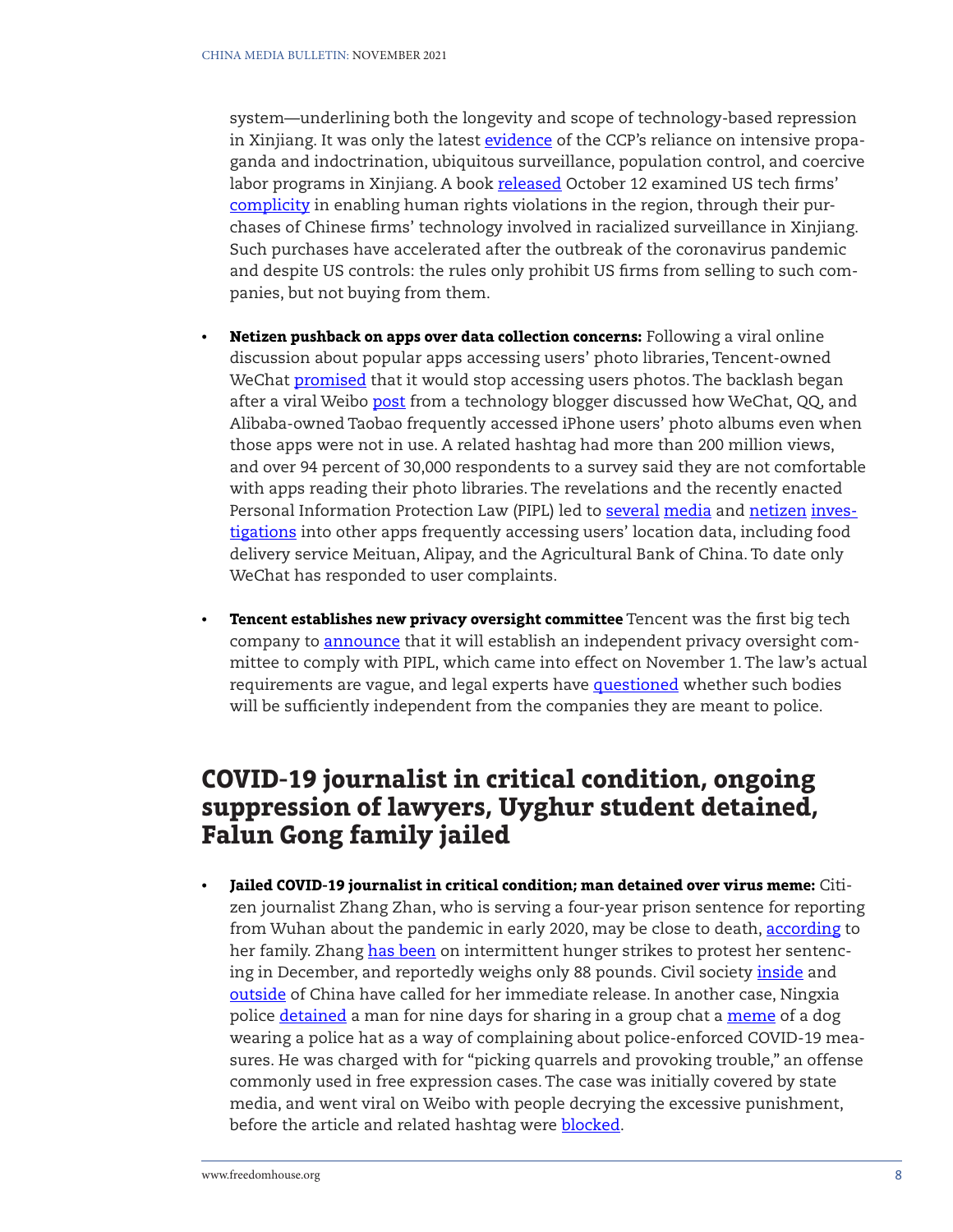- **• Continued persecution of human rights lawyers:** Legal professionals and their families continue to face persecution for speaking out about rule-of-law issues, exercising their right to freedom of expression, and over the cases they take on. On November 1, 14 independent candidates for local elections, including several family members of lawyers, [withdrew](https://chinadigitaltimes.net/2021/11/fearing-for-their-personal-safety-14-independent-candidates-drop-out-of-local-elections/) their candidacies after facing threats and intimidation from police. The day prior, lawyer Lin Qilei announced he had [received](https://twitter.com/lqllawyer/status/1454650865495670786) a notice that his law license had been suspended, in likely political retaliation for taking on politically sensitive cases throughout his career, including those of [several activists](https://www.scmp.com/news/hong-kong/politics/article/3154356/chinese-lawyer-who-tried-help-hong-kong-fugitive-arrested) who in 2020 were apprehended while attempting to flee by boat from Hong Kong to Taiwan, Tibetan activist [Tashi Wangchuk,](https://freetibet.org/news-media/na/china-bars-lawyer-jailed-tibetan-activist-visiting) and others. Lawyer Hao Jinsong is still awaiting trial after being [detained](https://chinachange.org/2021/11/01/chinas-best-known-public-interest-litigator-awaits-trial/) in 2019 on several charges over his tweets on current events, comments about Chinese leaders, and in apparent relation for providing legal services. The whereabouts of lawyer Gao Zhisheng remains unknown since he was disappeared while under house arrest in 2017; his wife, living in the United States, has said she [believe](https://www.rfa.org/english/news/china/gaozhisheng-wife-04202021151000.html)s he is dead and demanded authorities provide information.
- **• Two journalists formally arrested:** On October 22, Hainan police announced they had formally arrested investigative journalist turned businessman Luo Changping on charges of "defaming heroes and martyrs." He had been [detained](https://chinadigitaltimes.net/2021/10/former-journalist-luo-changping-detained-for-defaming-heroes-and-martyrs/) on October 7 over a Weibo post questioning the role of China in a Korean War battle, as it had been depicted in the nationalistic blockbuster, "The Battle of Lake Changjin." In another case, on November 5, the families of investigative journalist and women's rights activist Huang Xueqin, and labor rights activist Wang Jiangbing, [received](https://wqw2010.blogspot.com/2021/11/blog-post_41.html) notice that the two had been formally arrested on charges of "inciting subversion;" they had gone missing on September 19 as Huang was **[preparing](https://www.nchrd.org/2021/09/china-immediately-release-metoo-activist-and-fellow-civil-society-advocate/)** to fly to the United Kingdom to start a university degree. Huang had helped sexual assault survivors tell their stories as the #MeToo movement began to take off in China in 2018, and had also been detained for reporting on the Hong Kong protests.
- **• Uyghur student detained in Guangzhou:** An October 26 media report said Abduqadirjan Rozi, a doctoral student at Sun Yat-sen University in Guangzhou, had been detained in April and then sent back to Xinjiang, where he was arrested on unclear charges. He had previously been **praised** by authorities as a "model person" and is one of hundreds of Uyghur writers and intellectuals jailed in recent years.
- **Falun Gong practitioners given heavy prison sentences:** A Tianjin court [sentenced](https://wqw2010.blogspot.com/2021/10/12107.html) a family of Falun Gong believers to prison on September 4, likely in connection with printing and distributing information about the banned practice. The father, Li Guoqing received 12 years in prison; his wife Yu Bo 10 years, and their daughter Li Lei [received](https://bitterwinter.org/falun-gong-nurse-gets-four-years-for-inappropriate-remarks/) 7 years. In another case, a Falun Gong practitioner and nurse received a four-year sentence in August in Jiangxi, after being caught speaking to someone on the street about the spiritual discipline.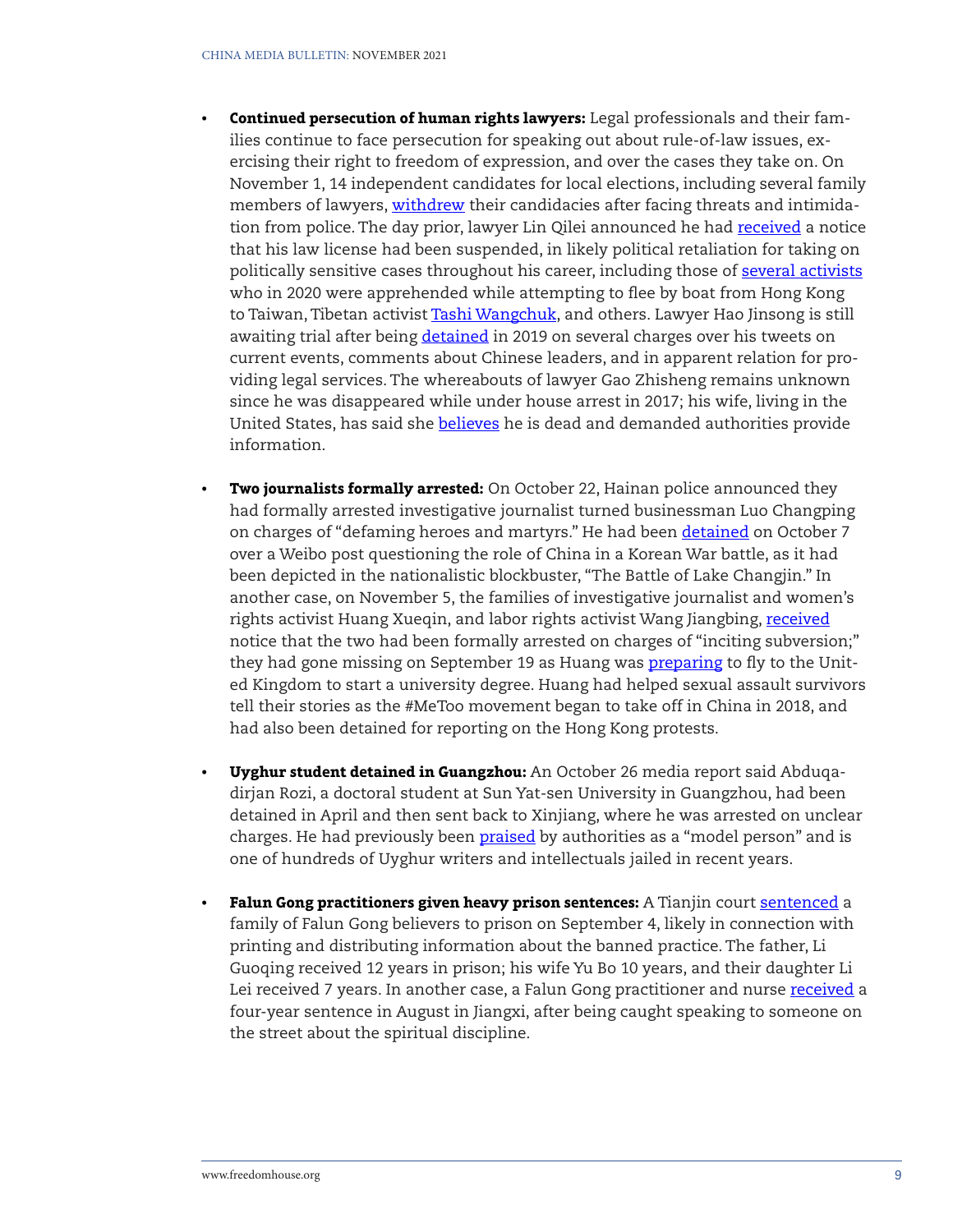## **HONG KONG National security convictions, independent media under attack, retroactive film censorship law**

Human rights and free expression conditions in Hong Kong continue to deteriorate, leading Amnesty International to [announce](https://www.amnesty.org/en/latest/news/2021/10/amnesty-international-to-close-its-hong-kong-offices/) on October 25 that it was closing its two offices after operating in the city for 40 years. Days later, on November 1, Jimmy Lai and seven others [went](https://www.theguardian.com/world/2021/nov/01/hong-kong-jimmy-lai-goes-on-trial-over-tiananmen-vigil) on trial for "organizing, participating and inciting others" to take part in last year's annual Tiananmen Vigil, which police had banned. Police and organizers of the October 24 Hong Kong marathon reportedly questioned runners for wearing [shorts](https://www.hkcnews.com/article/46822/%E9%A6%99%E6%B8%AF%E5%8A%A0%E6%B2%B9-%E6%B8%A3%E9%A6%AC-%E8%81%B6%E5%BE%B7%E6%AC%8A-46822/%E8%A1%AB%E8%A4%B2%E6%9C%89%E3%80%8C%E9%A6%99%E6%B8%AF%E5%8A%A0%E6%B2%B9%E3%80%8D%E6%88%90%E7%A6%81%E8%B3%BD%E7%90%86%E7%94%B1-%E8%B7%91%E6%89%8B%E8%A6%81%E6%8F%9B%E8%A1%AB%E8%A4%B2%E6%89%8D%E8%83%BD%E4%B8%8A%E9%99%A3-%E6%B8%A3%E9%A6%AC%EF%BC%9A%E9%AB%94%E8%82%B2%E4%B8%8D%E6%B6%89%E6%94%BF%E6%B2%BB%E5%9B%A0%E7%B4%A0%EF%BC%8C%E7%84%A1%E8%A3%9C%E5%85%85) or [tattoos](https://twitter.com/ktse852/status/1452116161395523584?s=20) that said "Keep it up Hong Kong" because it was considered "political speech." UN human rights experts [wrote](https://www.ohchr.org/EN/NewsEvents/Pages/DisplayNews.aspx?NewsID=27648&LangID=E) to the Chinese government on October 12 and called for the National Security Law (NSL) to be repealed, citing its "fundamental incompatibility" with international law.

Other major incidents of free expression being suppressed in Hong Kong include:

- **• Two convicted under National Security Law for chanting slogans, Facebook posts:** Hong Kong courts convicted two people of offenses under the NSL on October 26 and November 3, respectively, bringing the total number of people convicted under the law to three. Ma Chun-man was [sentenced](https://hongkongfp.com/2021/11/11/breaking-hong-kong-man-jailed-for-5-years-9-months-for-inciting-secession-in-citys-2nd-security-law-sentencing/) to 5 years and 9 months in prison for "inciting secession" over his chants and signs related to Hong Kong independence during protests between August and November 2020. His lawyer [argued](https://www.thestandnews.com/english/slogan-chanter-wanted-to-test-free-speech-protections-under-hong-kong-security-law-court-told) that Ma had chanted the slogans to test free speech protections under the NSL. In November, youth activist Tony Chung [pled](https://hongkongfp.com/2021/11/03/i-have-no-shame-in-my-heart-hong-kong-activist-tony-chung-pleads-guilty-to-secession-and-money-laundering/) guilty to secession and money laundering under a deal with the prosecutors to drop other charges. Chung had founded the group Studentlocalism, a youth-led proindependence group on Facebook, which has operated abroad since the NSL came into force.
- **• Digital news sites close in Hong Kong and Macau, another attacked by HK security chief:** Digital news site DB Channel shut down its Hong Kong operations after the cofounder was denied bail in a separate NSL case. The site, which was founded during the 2019 protests, operates on Facebook and Instagram, where it has 55,000 and 26,000 followers, respectively. Its staff are unpaid volunteers and several based in Taiwan or other countries have indicated they will continue operations. Meanwhile, the prodemocracy digital news site Macau Concealers [closed](https://hongkongfp.com/2021/10/20/news-outlet-macau-concealers-closes-and-deletes-content-blames-unprecedented-environmental-changes/) after 16 years in operation due to the deteriorating conditions in Macau. Separately, on November 7, Stand News editor in chief Chung Pui-kuen [resigned](https://www.thestandard.com.hk/breaking-news/section/4/182572/Stand-News-chief-resigns,-citing-family-reasons), citing family reasons; his wife is one of the Apple Daily staff arrested in the NSL raids. The outlet has come under attack recently from [officials](https://www.scmp.com/news/hong-kong/politics/article/3152518/hong-kong-security-chief-accuses-media-outlet-demonising) and [state media,](http://www.takungpao.com/news/232109/2021/0508/582812.html) though on November 8 was [nominated](https://rsf.org/en/news/rsf-unveils-nominees-2021-press-freedom-awards) for Reporters without Borders (RSF)'s 2021 World Press Freedom Awards. A government advisor, speaking about Chung, [said](https://www.globaltimes.cn/page/202111/1238333.shtml) the NSL is being used to make the "survival room" for such independent digital outlets "smaller and smaller."
- **• Deteriorating press conditions:** Police [rejected](https://hongkongfp.com/2021/10/20/police-reject-26-out-of-27-complaints-submitted-by-hong-kong-press-group-as-not-pursuable/) 26 out of 27 complaints filed by the Hong Kong Journalist Association (HKJA) to the internal police watchdog over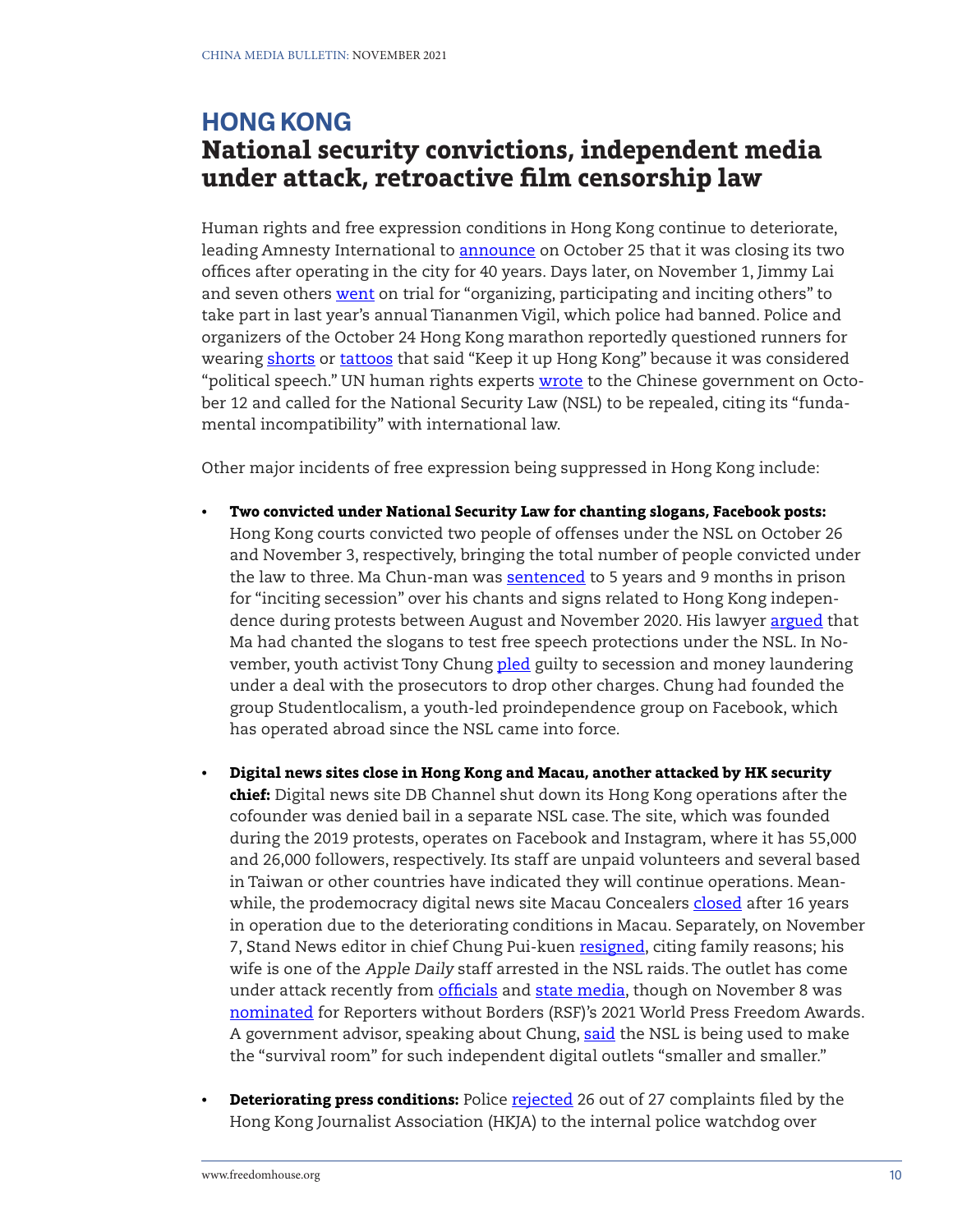officers' conduct towards reporters during the 2019 protests, according to an October 19 [press release](https://www.hkja.org.hk/zh/%E6%96%B0%E8%81%9E%E7%A8%BF/%E9%A6%99%E6%B8%AF%E8%A8%98%E8%80%85%E5%8D%94%E6%9C%83%E5%B0%8D%E6%8A%95%E8%A8%B4%E8%AD%A6%E5%AF%9F%E8%AA%B2%E8%A6%86%E5%87%BD%E4%B9%8B%E5%9B%9E%E6%87%89/). Then in late October, at least two government departments [tightened](https://hongkongfp.com/2021/10/26/hong-kongs-new-rules-on-accessing-govt-records-put-journalists-at-unnecessary-risk-press-group-says/) their rules for journalists to access records, and granted permission for agencies to transfer reporters' information to law enforcement. On November 5, the Foreign Correspondents Club of Hong Kong [released](https://www.fcchk.org/membership-survey-on-press-freedom/) the results of its first-ever survey of press conditions; 84 percent said press freedom had deteriorated under the NSL. Nearly half said they had plans to leave Hong Kong, or were considering it.

**• Retroactive film-censorship law passed** On October 27, Hong Kong's Legislative Council, which has no opposition lawmakers, [passed](https://www.scmp.com/news/hong-kong/politics/article/3153857/hong-kong-passes-bill-ban-films-deemed-threats-national) by a show of hands the Film Censorship (Amendment) Bill 2021. The law allows films to be banned, including retroactively, on national security grounds. The amendments increase the penalty of screening banned films to three years in prison and a HK\$1 million (US\$128,000) fine. The law [does not](https://hongkongfp.com/2021/10/27/hong-kong-passes-bill-to-censor-films-contrary-to-chinas-national-security-hk1m-fine-3-years-jail-for-offenders/) apply to films on online streaming platforms.

# **FEATURED PUSHBACK Sports activism raises plight of Tibetans, Uyghurs, and Hong Kongers**

On October 20, Boston Celtics basketball player Enes Kanter released a video across his social media platforms denouncing human rights abuses in Tibet, and wore shoes an exiled Chinese artist had painted in support of Tibetans. Kanter followed up his post



Boston Celtic's player Enes Kanter's shoes, painted by Badiucao, a Chinese artist living in exile in Australia. *Credit: [Badiucao](https://twitter.com/badiucao/status/1450978025990930434)*

with another in which he highlighted abuses against [Uyghurs](https://twitter.com/EnesKanter/status/1451581224087134209); [criticized](https://twitter.com/EnesKanter/status/1452712106843910148) Nike for not speaking out about oppression in China; [called](https://twitter.com/EnesKanter/status/1454479571412193281) for the 2022 Olympics to be moved from Beijing, and expressed support for [Hong Kongers](https://twitter.com/EnesKanter/status/1455549818798026756) and [Taiwan](https://twitter.com/EnesKanter/status/1458466864334528514). Following his first video, Chinese censors [canceled](https://www.nytimes.com/2021/10/21/sports/basketball/celtics-kanter-china-tibet.html) live streaming of Boston Celtics games, [deleted](https://www.dw.com/en/china-censors-nba-celtics-games-over-tibet-xi-comments/a-59583695) past videos and highlights, and blocked Kanter's name on social media. Unlike in 2019, when China [retaliated](https://www.economist.com/business/2021/11/06/american-basketballs-tricky-relations-with-china) against the entire NBA over a single tweet about Hong Kong, the retaliation seemed to be [limited](https://twitter.com/ThisIsWenhao/status/1451031957643612160) to Kanter and the Celtics.

There have also been [vocal calls](https://twitter.com/norightsnogames) from [civil society](https://www.reuters.com/article/china-olympics-rights-int/over-160-rights-groups-call-on-ioc-chief-to-revoke-2022-beijing-winter-games-idUSKBN2600MU) for a boycott of the 2022 Beijing Winter Olympics, which are set to open in February, over crimes against humanity and acts of genocide against Uyghurs and other Turkic minorities in China. On October 17, three Tibetan rights activists [disrupted](https://www.politico.eu/article/activists-arrested-in-athens-for-protesting-beijing-winter-olympics-2022/) a torch-lighting ceremony in Olympia, Greece, tied to the 2022 games. They were arrested, as were four Tibetans outside of the ceremony, in a move the organizers [said](https://studentsforafreetibet.org/breaking-tibet-activists-arrested-after-disrupting-olympic-torch-lighting-ceremony-others-detained-outside-at-direction-of-chinese-government-officials/) had been carried out by Greek police but directed by the Chinese embassy. A Tibetan activist and Hong Kong activist were also arrested in Athens for [unfurling](https://studentsforafreetibet.org/breaking-tibet-and-hong-kong-activists-detained-at-acropolis-calling-for-no-beijing-2022/) a banner calling for the Olympics' cancellation on scaffolding surrounding the Acropolis. Their protests caused a [media](https://www.scmp.com/news/china/diplomacy/article/3152750/beijing-olympics-two-arrested-greece-protest-eve-torch) storm that overshadowed the ceremony itself. Some Olympic athletes have also started to speak out, with US Olympic ice dancers [raising](https://olympics.nbcsports.com/2021/10/19/figure-skater-evan-bates-olympics-uyghur-muslims-china-human-rights/) human rights in China during an October 18 press conference.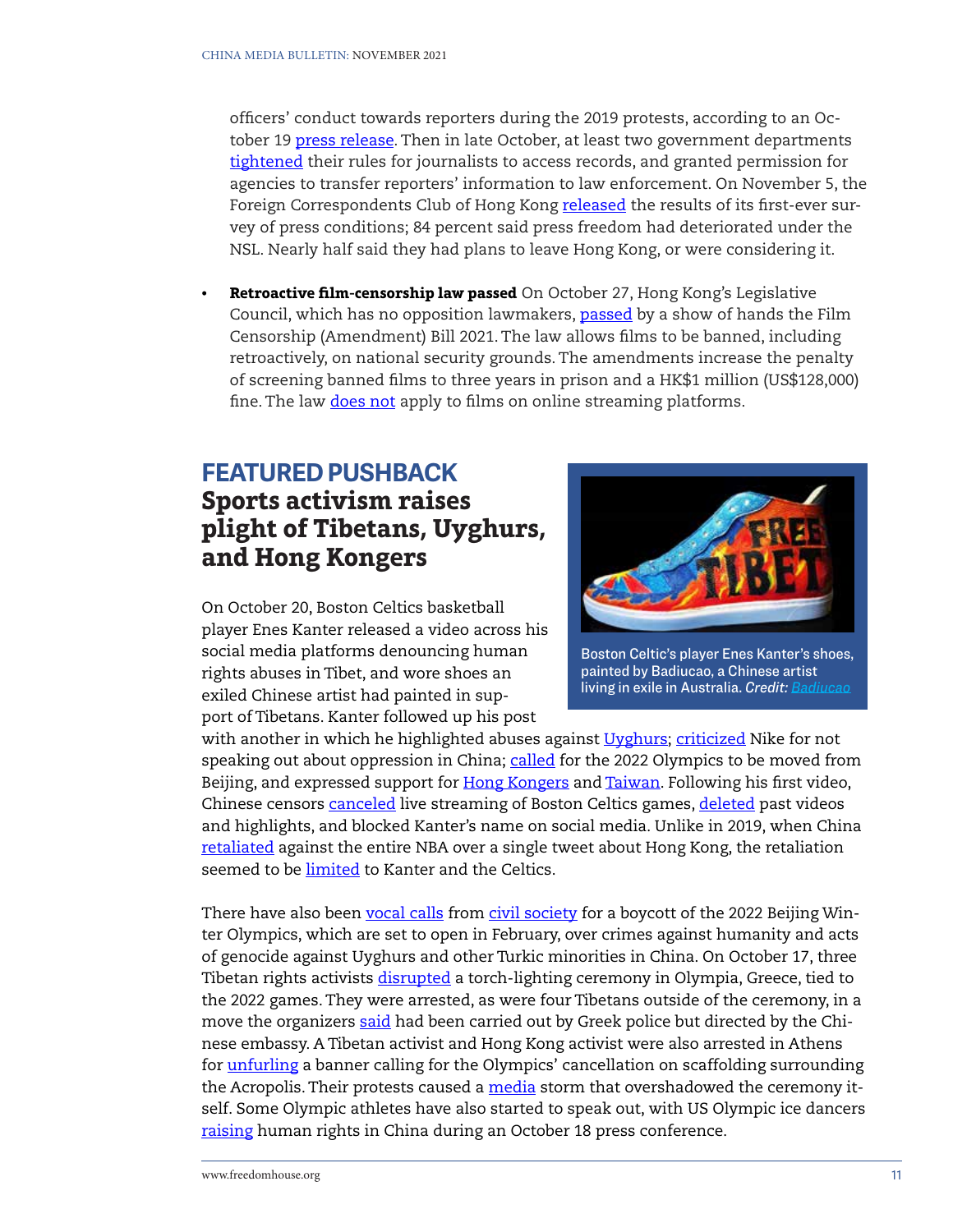# WHAT TO WATCH FOR

- **• Aftermath of CCP sixth plenum:** On November 11, the CCP's high-level sixth plenum meeting [came to a close](https://www.scmp.com/news/china/politics/article/3155753/chinese-communist-party-resolution-cements-xi-jinpings) with a third historical resolution, which placed party leader Xi Jinping on par with Mao Zedong and Deng Xiaoping as among the country's "creators of theories and thoughts." Watch for Xi to consolidate power and leverage the state's censorship and propaganda apparatuses to boost his image ahead of next year's 20th Party Congress, when he will likely be appointed to a historic third term.
- **• State-owned company may buy Hong Kong paper:** The South China Morning Post, Hong Kong's oldest and most influential English-language newspaper, [may be](https://www.bloomberg.com/news/articles/2021-11-05/chinese-state-firm-weighs-bid-to-take-over-scmp-from-alibaba)  [sold](https://www.bloomberg.com/news/articles/2021-11-05/chinese-state-firm-weighs-bid-to-take-over-scmp-from-alibaba) by mainland company Alibaba to a company owned by the Central Government's Liaison Office. Watch for further announcements on such a sale and the likely transformation of SCMP into a heavily censored, progovernment outlet should the deal go through.
- **• CCP censorship reaching local community groups abroad:** Several incidents from the past month demonstrated the reach of Chinese government censorship overseas and its ability to affect grassroots events. An Australian arts festival **kicked** [out](https://www.smh.com.au/world/asia/the-long-tentacles-of-hong-kong-s-national-security-laws-reach-australia-20211027-p593hc.html) a Hong Kong group, an American high school [changed](https://www.wsj.com/articles/china-makes-sure-everyone-writes-taiwans-name-just-soeven-a-colorado-high-school-11631304386) a reference to Taiwan on its website, and organizers [canceled](https://www.dw.com/en/germany-how-does-it-deal-with-chinese-censorship/a-59653971) book talks in Germany. Watch for the Chinese government's continued attempts to dictate speech globally, and how its diplomatic outposts interfere in free expression activities in other country.